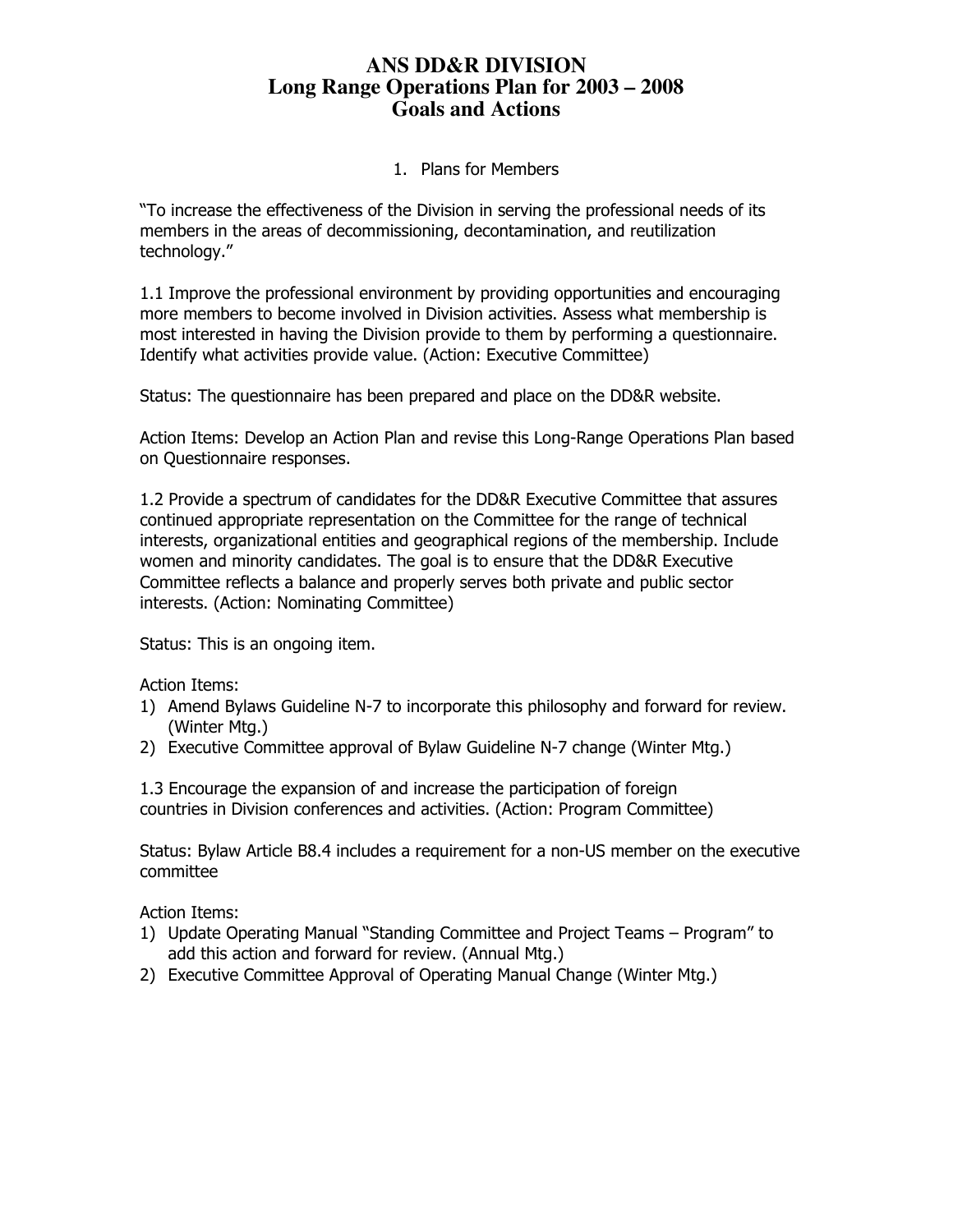1.4 Actively work within the Society and with others to consolidate the number of decommissioning related meetings to achieve improvement in the breadth and quality of the Division's Topical meetings. (Action: Meeting Consolidation Subcommittee)

Status: Added Executive Conference to SPECTRUM 2002 Cosponsoring SPECTRUM 2004

Action Items:

1) Establish communications with other organizations outside ANS sponsoring meetings on DD&R (EPRI, NEI, etc.) to minimize repetition of presented papers by consolidating meetings.

1.5 Increase Division participation in the ANS by recommending well-qualified candidates for national committee assignments. (Action: Division Chairperson and Executive Committee)

Status:

Action Items:

- 1) Ask for Volunteers
- 2) Forward recommendations to ANS

1.6 Involve new members at each conference as session chair or co-chairpersons to the extent practical who have not previously served in this position. In cases where sessions have been sponsored by more than one division, include selection support from the other groups (Action: Program Chair)

Status: This is an ongoing item.

Action Items:

- 1) Update Operating Manual "Standing Committee and Project Teams Program" to add this action and forward for review. (Annual Mtg.)
- 2) Executive Committee Approval of Operating Manual Change (Winter Mtg.)

1.7 Blank

1.8. Evaluate whether should improve means of documenting topical meeting proceedings, including whether past and future proceedings should be available on the website. (Action: Executive Committee)

Status: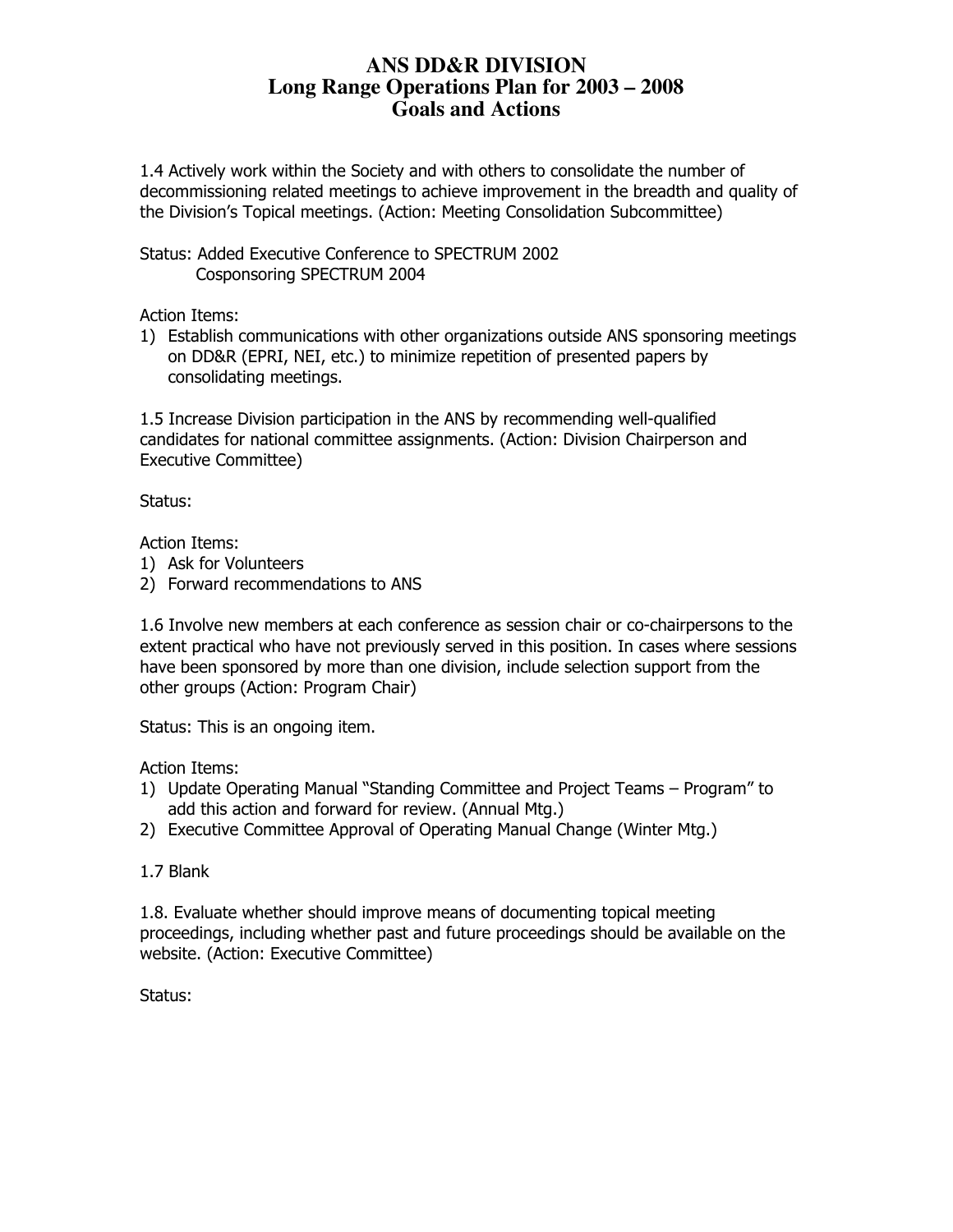Action Items:

- 1) Assign small group to do evaluation. They should contact ANS HQ.
- 2) Include item related to this on the questionnaire being sent to members.
- 3) Report back to executive committee.

1.9. Improve communications among officers, executive committee members and key committee chairs by increased communication via conference calls or email between meetings. (Action: Chair and Vice-chair)

Status: **Complete** – Implemented monthly conference calls

Action Items:

1.10. Continue to improve the effectiveness of communications with Division members regarding the activities of the Division and its membership, using the newsletter and web page. Encourage member participation in Executive Committee meetings, as well as participation on ad hoc committees or task forces. (Action: Executive Committee)

Status:

- 1) Expanded newsletter published on website spring 2002, with smaller newsletter distributed by hard copy.
- 2) Questionnaire drafted to obtain member feedback

Action Items:

1) Update this Action Plan based on Questionnaire responses.

1.11. Continue to issue the Division newsletter, biannually as a minimum, to assist in keeping members informed on DD&R activities. Increase the use of the DD&R web page. Use the newsletter and web page as a means of encouraging Division members to attend the Executive Committee meetings and actively participate in all DD&R activities. The newsletter will normally be distributed approximately three weeks before each National Meeting. (Action: Newsletter Committee)

### Status: **Complete**

Action Items:

1.12. Identify and provide appropriate recognition for past and present outstanding accomplishments by DD&R members in Division-related activities. (Action: Honors and Awards Committee)

Status: This is part of the Honors and Awards Committee responsibilities identified in the Operating Manual – delete from 5-year plan.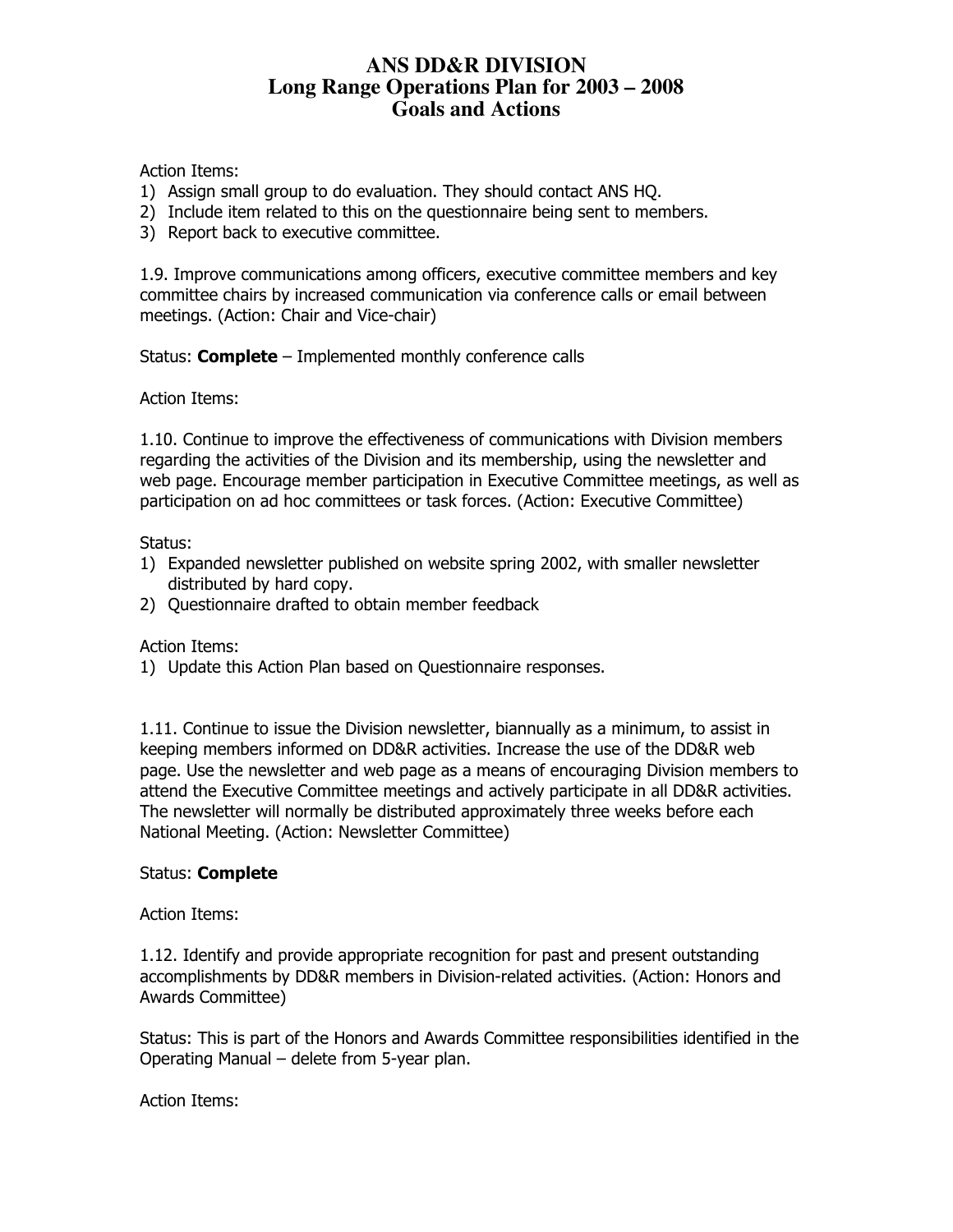1.13. Provide a Best Paper and/or Best Panel Presentation Award for excellence at each conference. A best paper award will be selected at each National and Topical Meeting and normally presented at an appropriate forum during the following meeting. (Action: Honors and Awards Committee; Executive Committee)

Status: This is part of the Honors and Awards Committee responsibilities identified in the Operating Manual and is being accomplished at each meeting – delete from 5-year plan.

### Action Items:

1.14. Nominate deserving members as fellows of ANS and for other ANS and professional awards and honors, including nominations of qualified Division members to fellow grade in the ANS. (Action: Honors and Awards Committee)

Status: This is part of the Honors and Awards Committee responsibilities identified in the Operating Manual – delete from 5-year plan.

#### Action Items:

1.15. Facilitate communication and dissemination of information to members and the public through the expanded use of the Internet web site. (Action: Executive Committee)

Status: **Complete** – Website evaluated and updated

Action Items:

1.16 Fully incorporate long-term surveillance and maintenance (LSTM) of sites and facilities with residual contamination into the charter of the DD&R Division.

Status: A white paper was prepared on long-term surveillance and maintenance of sites and facilities with residual contamination to describe why LSTM fits into the DD&R Division. This white paper described the benefits of more fully incorporating LSTM into the Division activities and recommended path forward to more fully incorporate LSTM into the division.

- 1) Incorporate LSTM of sites and facilities with residual contamination into the Charter of the DD&R Division at the next Executive Committee meeting of the DD&R Division in San Diego. (Annual Mtg.)
- 2) Resolve ESD objections (DD&R Chair)
- 3) Charter Update on Agenda for Professional Divisions Committee (Winter Mtg.)
- 4) Finalize path forward on incorporating LSTM into DD&R Division activities based on white paper. (Annual Mtg.)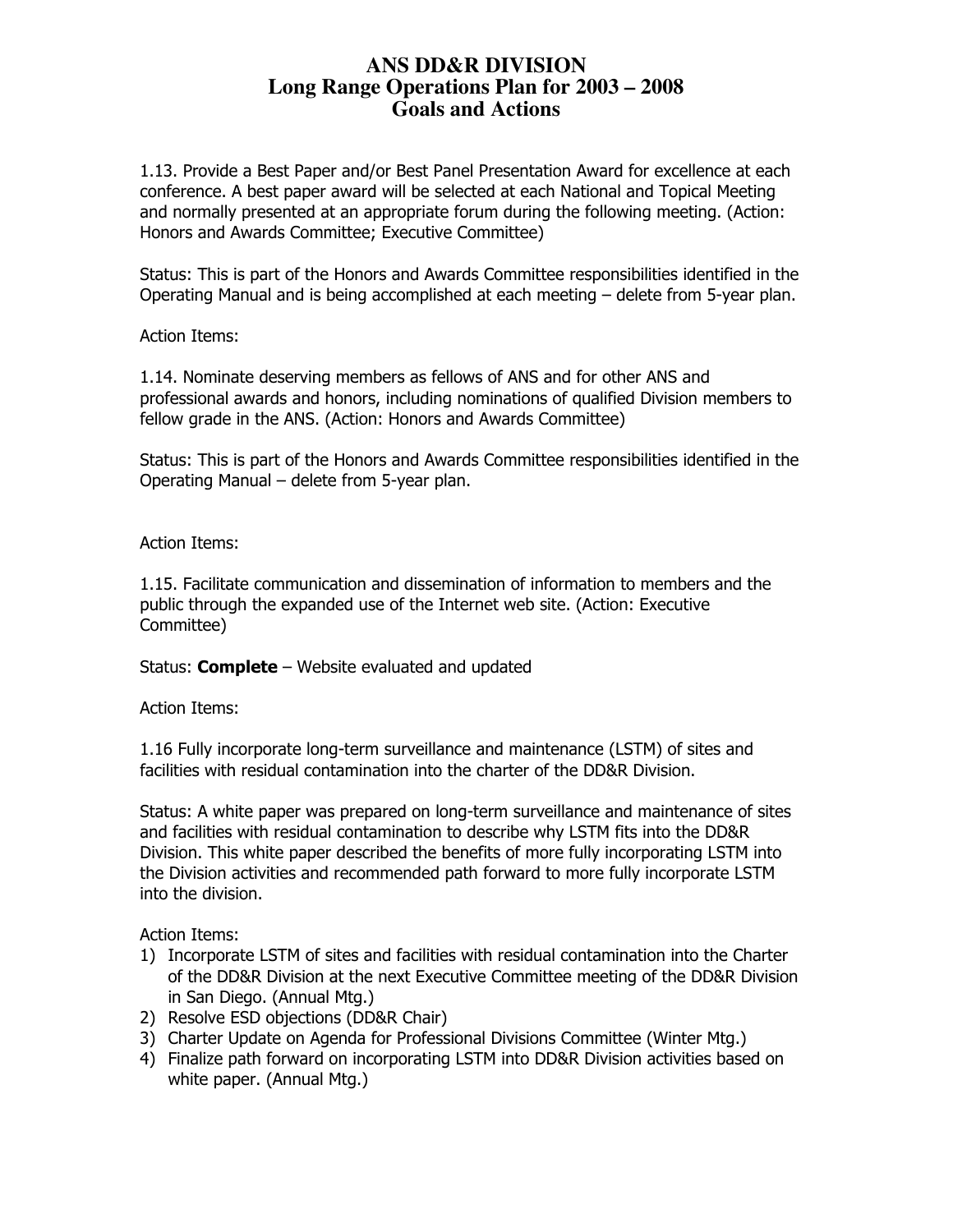## 2. Plans for the Society

"To increase the effectiveness of the DD&R Division in supporting the Society as a whole in the achievement of its goals and objectives."

2.1. Continue to integrate Division activities with those of the Society where beneficial. (Action: Executive Committee)

Status: This is an ongoing item and implicit in Article 2 "Objectives" of the Bylaws – delete from 5-year plan

Action Items:

2.2. Actively participate in both the Winter and Annual ANS meetings. (Action: Executive Committee; Program Committee)

Status: This is an ongoing item and implicit in being one of the large Divisions of ANS – delete from 5-year plan

Action Items:

2.3. Develop effective liaisons with other appropriate ANS Divisions and committees and related professional organizations. (Action: Committee Chairpersons)

Status: This is required as part of Article 2 "Objectives" of the Bylaws – delete from 5 year plan.

Action Items:

2.4. Determine what change, if any is needed to the mission of the Division, in light of the expected upcoming reduction in commercial reactors being decommissioned. (Action: Past Chair and Executive Committee)

Status: New goal 1.16 has been added to explicitly incorporate long term surveillance and maintenance issues into the DD&R Division.

Questionnaire Question

Action Items: See goal 1.16

2.5. Develop guides and standards relating to decommissioning, decontamination and reutilization. (Action: Standards Committee)

Status:

1) Three standards are under development/review.

2) NRC suggest we continue with the standards in development and focus further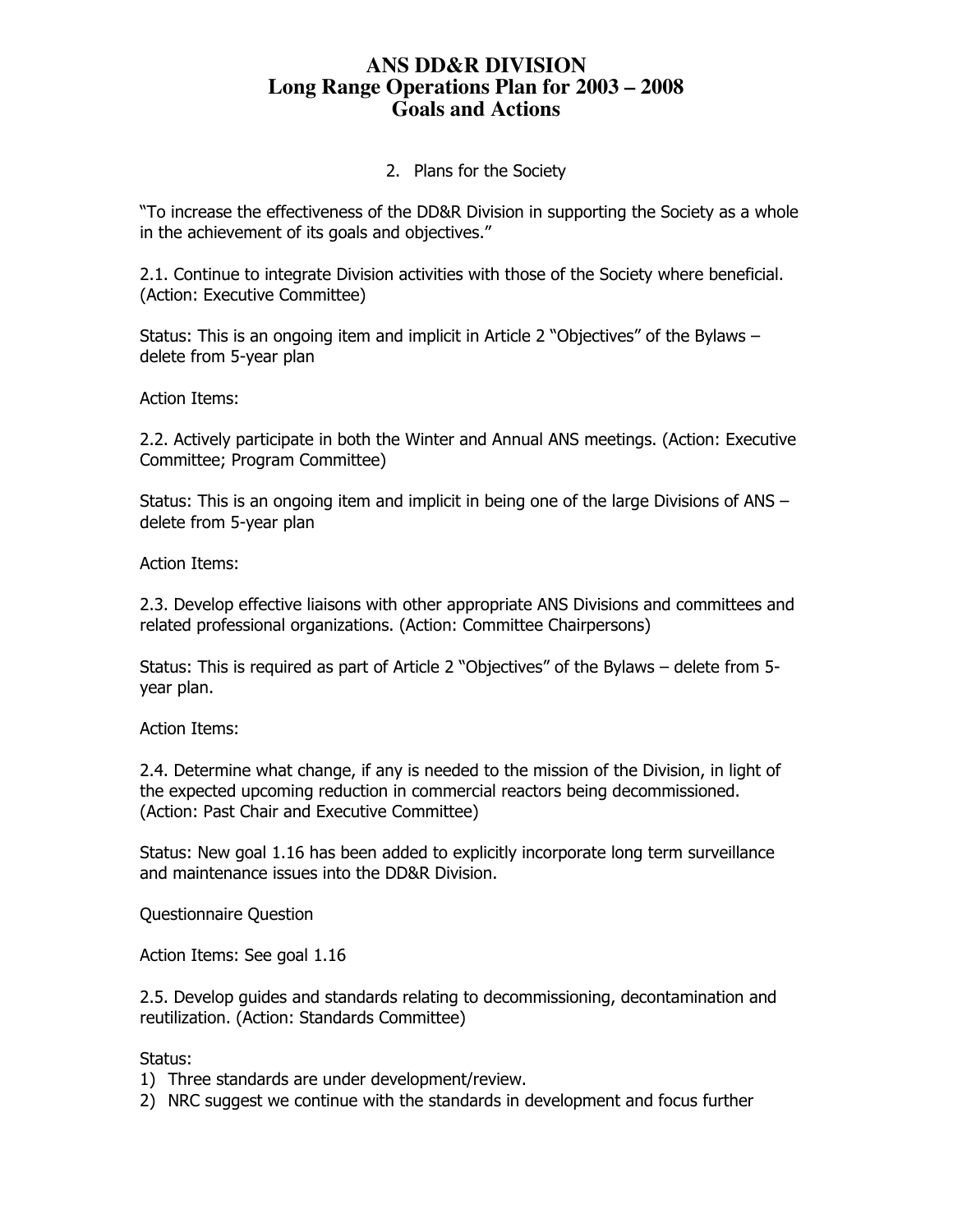standards that provide a "dose approach" to site remediation such as Automated Survey Scanning Technology.

3) ANS NFSC is taking the initiative to expand development of ANS standards that can become joint US/International standards in the form of ANS/ISO Standards.

Action Items:

- 1) Complete review of three existing draft standards. (To ANS Steering Committee by Winter Mtg.)
- 2) DD&R Chair (w/ support from D. Eggett) coordinate with ESD and OPD to identify two new topics for standards and recruit working group chairs. (Topics with WG chairs by Winter Mtg.)
- 3) Identify a minimum of six technical experts to support development and maintenance of International Standards. (Winter Mtg.)

2.6. Provide support as appropriate to the efforts of the ANS Public Policy Committee by developing white papers and public policy statements. A liaison representative approved by the Executive committee should be appointed to the ANS Public Policy Committee. (Action: Publicity Committee and Executive Committee)

Status: 1) Liaison appointed to PPC.

Action Items:

- 1) Update Operating Manual "Purpose and Objectives of the Division" to explicitly contain this objective. (Annual Meeting)
- 2) Executive Committee approval of Operating Manual Change (Winter Mtg.)

2.7. Sustain membership despite upcoming completion of some commercial DD&R projects. Include member involvement by individuals and organizations involved in all aspects of decommissioning, decontamination, and reutilization that should include representation from industrial, governmental, regulatory, laboratories, and university entities. (Action: Executive Committee and Membership Committee)

Status: New goal 1.16 has been added to explicitly incorporate long term surveillance and maintenance issues into the DD&R Division.

Action Items: See goal 1.16

2.8. Assure that DD&R financial actions, including budget submittals, are conducted in a timely manner which meets both Society and Division requirements and at the same time assures a healthy fiscal position for the Division. (Action: DD&R Treasurer)

Status: This action is included in the Treasurer's duties in the Operating Manual – delete from 5-year plan.

Action Items:

2.9. Improve communication and coordination among session organizers to prevent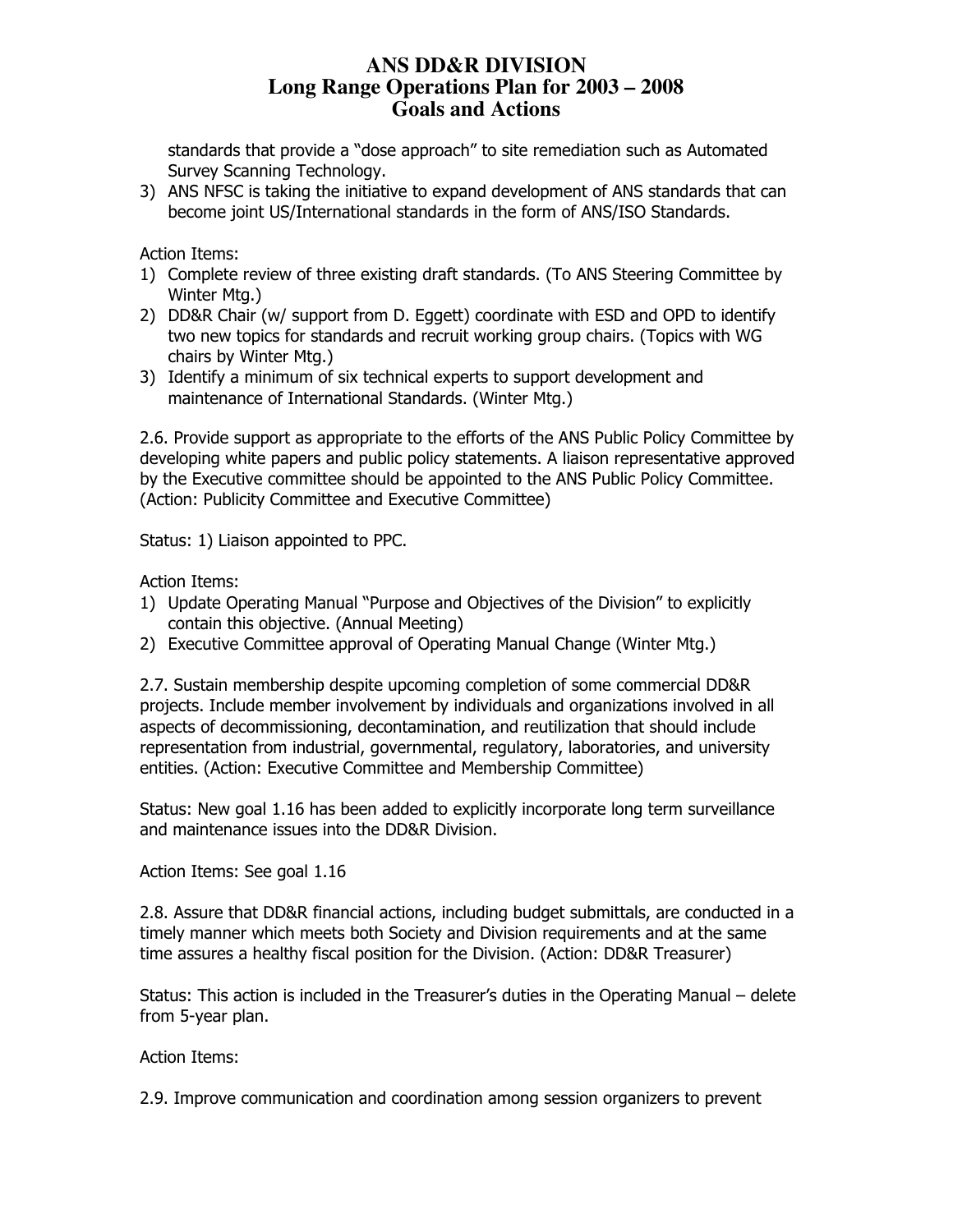duplicate presentations or contacts. (Action: Program Committee)

Status: This is an Ongoing Item

Action Items:

- 1) Update Operating Manual "Standing Committee and Project Teams Program" to add this action and forward for review. (Annual Mtg.)
- 2) Executive Committee Approval of Operating Manual Change (Winter Mtg.)

2.10. Expand and improve the effectiveness of sessions jointly sponsored with other divisions at ANS meetings. (Action: Program Committee)

Status: This is an Ongoing Item

Action Items:

- 1) Update Operating Manual "Standing Committee and Project Teams Program" to add this action and forward for review. (Annual Mtg.)
- 2) Executive Committee Approval of Operating Manual Change (Winter Mtg.)

2.11. Establish a group of speakers for participation in local ANS section meetings and encourage DD&R member participation in local chapters. (Action: DD&R Chairperson, Executive Committee, and Program Committee)

Status:

Action Items:

2.12. Status this operations plan at least annually. (Action: Vice Chair)

Status: This is required by the Operating Manual – delete from 5-year plan.

Action Items:

2.13. Provide student support for student attendance at ANS meetings and for student branches of the ANS. (Action: DD&R Executive Committee and Membership Committee)

Status: This is an ongoing item.

Action Items:

- 1) Update Operating Manual By adding a Scholarship Committee and including this as one of the responsibilities and forward to Executive Committee for review (Annual Mtg.)
- 2) Executive Committee Approval of Operating Manual Change (Winter Mtg.)

2.14. Work towards incorporating lessons learned in current and past D&D projects to future D&D activity planning, as well as to the designs of next generation reactors. (Action: Past and Current Chairs)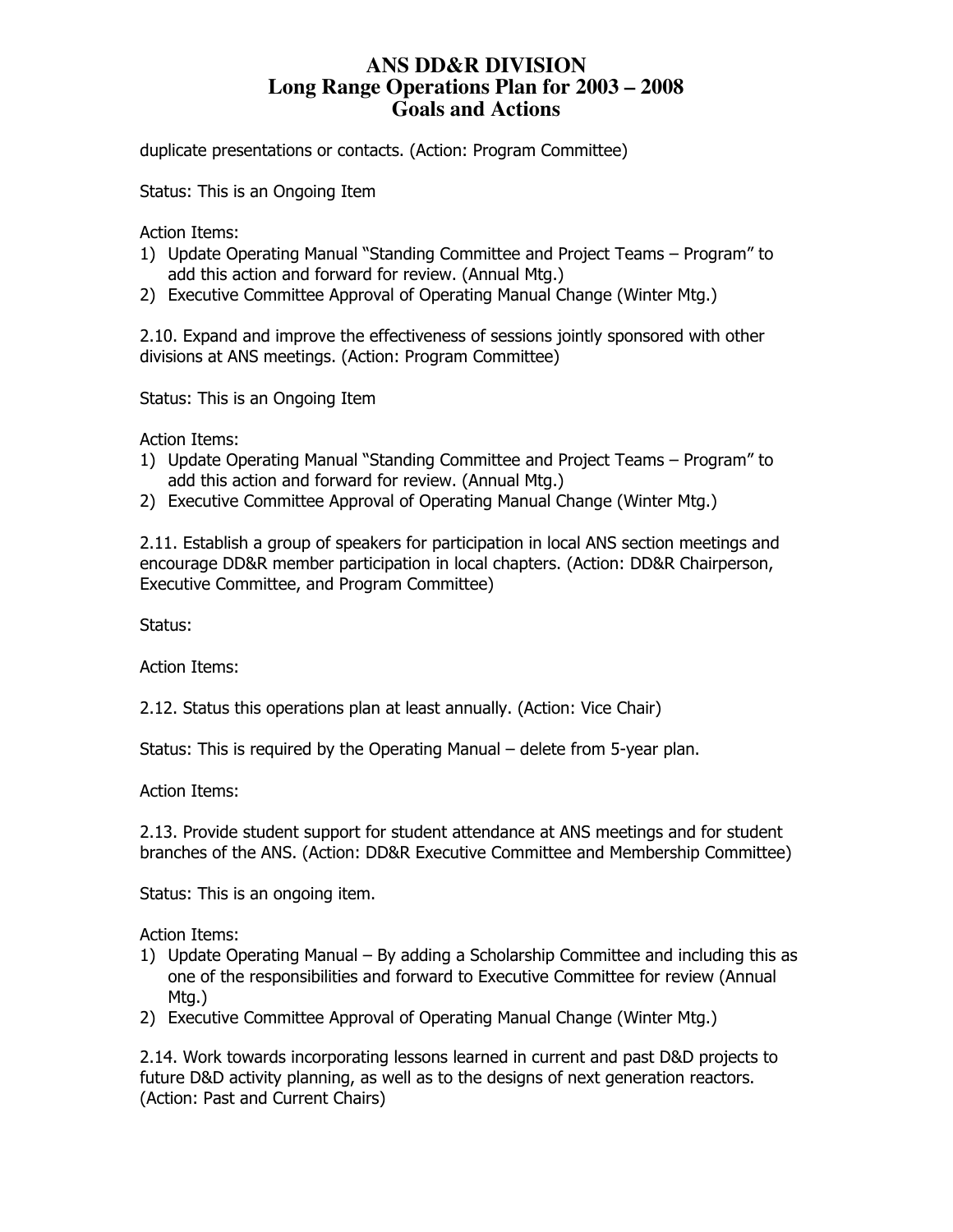Status:

- 1) Session on D&D Lessons Learned was held at the 2002 Winter Meeting
- 2) Paper on EPRI's Decommissioning Pre-Planning Manual being presented at 2003 Embedded Topical Meeting.

Action Items:

- 1) Prepare white paper based on November 2001 session on topic of D&D lessons learned for next generation reactor. (Past Past Chair)
- 2) Some members are participating on development of book on decommissioning.

2.15. In accordance with the memorandum of understanding with the Fuel Cycle and Waste Management Divisions, the DD&R Division will co-sponsor the SPECTRUM Conference and share the revenues. Pending accomplishments of the Meeting Consolidation effort, this memorandum may be revised and additional integrated conferences and revenue sharing are anticipated. (Action: Executive Committee)

Status: SPECTRUM 2004 is being co-sponsored.

Action Items: Need to plan a Topical Meeting for 2005

2.16. Continue supporting the DD&R scholarship from revenues obtained from topical meetings. (Action: Executive Committee, Treasurer, and Scholarship Committee)

Status: **Complete -** Scholarship has been fully funded.

Action Items:

2.17. Develop a one to two year short-term operations plan that focuses on near term actions. This short-term operations plan should be comprised of the five or six most significant items listed in the long-range operations plan. (Action: Vice Chair)

Status: This action is required by the Operating Manual – delete from 5-year plan.

Action Items:

2.18 Work towards formal participation in the ongoing discussions on sharing D&D lessons learned between international participants (OECD and IAEA sponsored). (Action: Chair and Special Committee)

Status:

- 1) Chair participated in IAEA international conference on decommissioning.
- 2) Several International Speakers are participating in the Embedded Topical Meeting.
- 3) Dennis Reisenweaver from IAEA has asked for interested members to assist the IAEA draft documents and participate in expert missions.